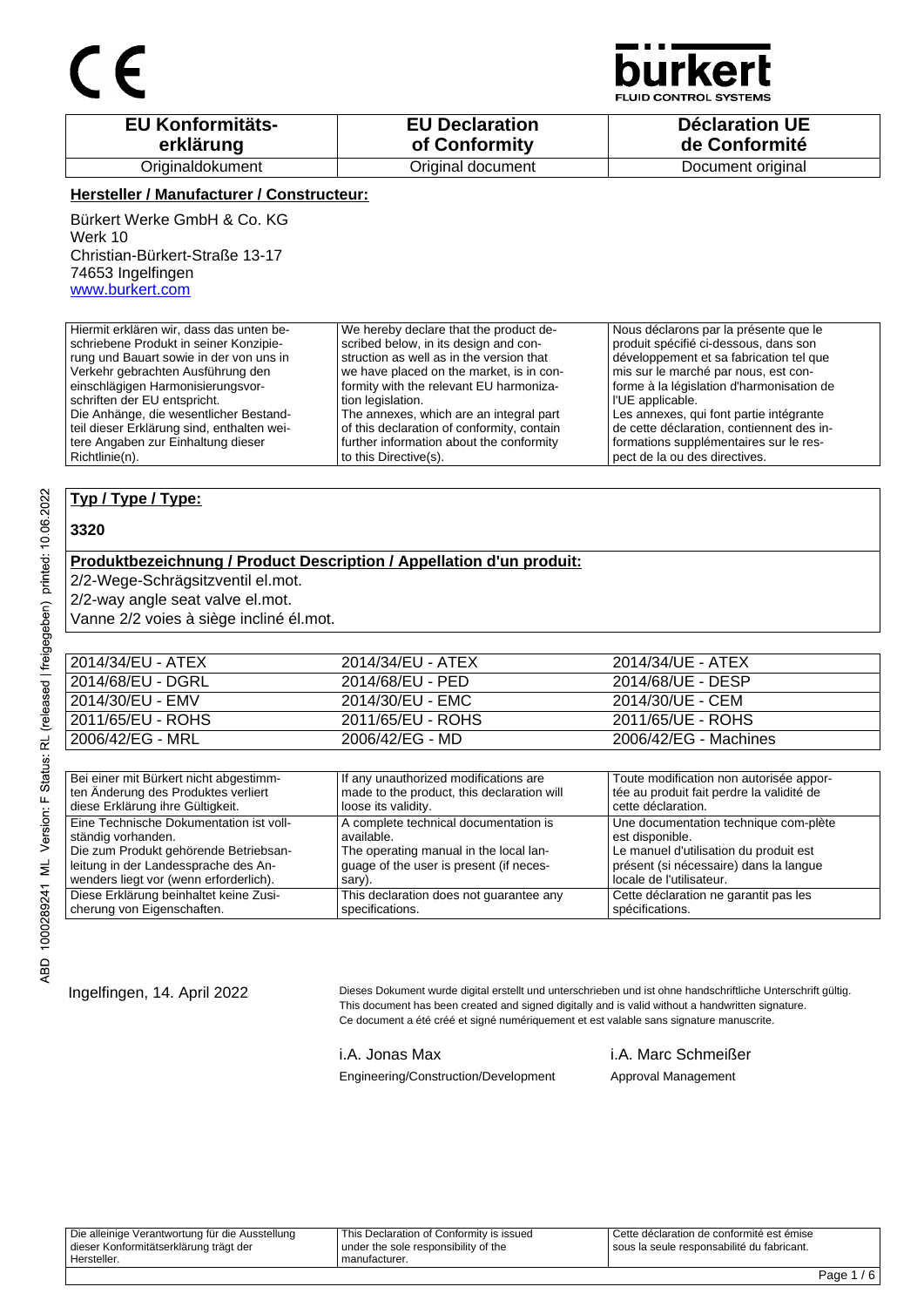



| <b>Anhang ATEX zur</b><br>EU Konformitätserklärung                                                                                                                                                                                                                                                                                                            | <b>Annex ATEX for</b><br><b>EU Declaration of Conformity</b>                                                                                                                                                                                                                                                                              | Annexe ATEX à la<br><b>Déclaration UE de</b>                                                                                                                                                                                                                                                                                            |
|---------------------------------------------------------------------------------------------------------------------------------------------------------------------------------------------------------------------------------------------------------------------------------------------------------------------------------------------------------------|-------------------------------------------------------------------------------------------------------------------------------------------------------------------------------------------------------------------------------------------------------------------------------------------------------------------------------------------|-----------------------------------------------------------------------------------------------------------------------------------------------------------------------------------------------------------------------------------------------------------------------------------------------------------------------------------------|
| Originaldokument                                                                                                                                                                                                                                                                                                                                              | Original document                                                                                                                                                                                                                                                                                                                         | Document original                                                                                                                                                                                                                                                                                                                       |
|                                                                                                                                                                                                                                                                                                                                                               |                                                                                                                                                                                                                                                                                                                                           |                                                                                                                                                                                                                                                                                                                                         |
| 2014/34/EU - ATEX                                                                                                                                                                                                                                                                                                                                             | 2014/34/EU - ATEX                                                                                                                                                                                                                                                                                                                         | 2014/34/UE - ATEX                                                                                                                                                                                                                                                                                                                       |
|                                                                                                                                                                                                                                                                                                                                                               | Reference in the Official Journal of the EU: L 96 dated 29.3.2014                                                                                                                                                                                                                                                                         |                                                                                                                                                                                                                                                                                                                                         |
| Typ / Type / Type (Geräteschlüssel / product specification key / clé de produit):                                                                                                                                                                                                                                                                             |                                                                                                                                                                                                                                                                                                                                           |                                                                                                                                                                                                                                                                                                                                         |
| 3320 ** ****** ** ***** * * * * * * * * *<br>(1)                                                                                                                                                                                                                                                                                                              |                                                                                                                                                                                                                                                                                                                                           |                                                                                                                                                                                                                                                                                                                                         |
| Variabler Code / Variable code / Variable Code:<br>(1)                                                                                                                                                                                                                                                                                                        | Gilt nur in Verbindung mit / Only valid in combination with / Est uniquement valable en lien avec: PX48                                                                                                                                                                                                                                   |                                                                                                                                                                                                                                                                                                                                         |
| Der oben beschriebene Gegenstand der<br>Erklärung erfüllt die Vorschriften der<br>Richtlinie 2014/34/EU des Europäischen<br>Parlaments und des Rates vom 26. Februar<br>2014 zur Harmonisierung der<br>Rechtsvorschriften der Mitgliedstaaten<br>für Geräte und Schutzsysteme zur be-<br>stimmungsgemäßen Verwendung in ex-<br>plosionsgefährdeten Bereichen. | The object of the declaration described<br>above is in conformity with Directive<br>2014/34/EU of the European Parliament<br>and of the Council of 26 February 2014<br>on the harmonisation of the laws of the<br>Member States relating to equipment<br>and protective systems intended for use<br>in potentially explosive atmospheres. | L'objet de la déclaration décrit ci-dessus<br>est conforme à la directive 2014/34/UE<br>du Parlement européen et du Conseil du<br>26 février 2014 relative à l'harmonisation<br>des législations des États membres<br>concernant les appareils et les systèmes<br>de protection destinés à être utilisés<br>en atmosphères explosibles. |
| Nur gültig in Verbindung mit der EX-<br>Kennzeichnung des Gerätes!                                                                                                                                                                                                                                                                                            | Only valid in combination with the<br>EX-marking of the equipment!                                                                                                                                                                                                                                                                        | Uniquement valable en liaison avec le<br>marquage EX de l'appareil!                                                                                                                                                                                                                                                                     |
| Das Gerät kann eingesetzt werden ge-<br>mäß den auf dem Typschild und in der<br>Betriebsanleitung angegebenen Daten.                                                                                                                                                                                                                                          | The device can be used in accordance<br>with the data given on the nameplate<br>and in the operating instructions.                                                                                                                                                                                                                        | Le dispositif peut être utilisé conformé-<br>ment aux indications de la plaque signa-<br>létique et dans la notice d'utilisation.                                                                                                                                                                                                       |
| Die Schutzziele der Niederspannungs-<br>richtlinie 2014/35/EU wurden eingehal-<br>ten.                                                                                                                                                                                                                                                                        | The protection objectives of the low<br>Voltage Directive 2014/35/EU are com-<br>plied with.                                                                                                                                                                                                                                              | Les objectifs de sécurité de la Directive<br>Basse Tension 2014/35/UE ont été ob-<br>servés.                                                                                                                                                                                                                                            |
|                                                                                                                                                                                                                                                                                                                                                               |                                                                                                                                                                                                                                                                                                                                           |                                                                                                                                                                                                                                                                                                                                         |
| Für die Bewertung wurden folgende<br>Normen herangezogen (wenn anwend-<br>bar):                                                                                                                                                                                                                                                                               | For evaluation of the conformity, the<br>following standards were consulted<br>(if applicable):                                                                                                                                                                                                                                           | Pour l'évaluation de la conformité, les<br>normes suivantes ont été utilisées (le<br>cas échéant):                                                                                                                                                                                                                                      |
| EN 60079-31:2014, EN IEC 60079-0:2018, EN IEC 60079-7:2015+A1:2018                                                                                                                                                                                                                                                                                            |                                                                                                                                                                                                                                                                                                                                           |                                                                                                                                                                                                                                                                                                                                         |
|                                                                                                                                                                                                                                                                                                                                                               |                                                                                                                                                                                                                                                                                                                                           |                                                                                                                                                                                                                                                                                                                                         |
| Das genannte Produkt ist bescheinigt<br>durch die Notifizierte Stelle:                                                                                                                                                                                                                                                                                        | The product is certified by the Notified<br>Body:                                                                                                                                                                                                                                                                                         | Le produit est certifié par l'organisme<br>notifié:                                                                                                                                                                                                                                                                                     |
|                                                                                                                                                                                                                                                                                                                                                               | Name und Anschrift der Notifizierten Stelle:/ Name and Address of the notified body:/ Nom et adresse de l'organisme notifié:                                                                                                                                                                                                              |                                                                                                                                                                                                                                                                                                                                         |
|                                                                                                                                                                                                                                                                                                                                                               | DEKRA EXAM GmbH<br>Dinnendahlstraße 9<br>44809 Bochum, Germany                                                                                                                                                                                                                                                                            |                                                                                                                                                                                                                                                                                                                                         |
| EU-Baumusterprüfbescheinigung Nr.:                                                                                                                                                                                                                                                                                                                            | EU Type Examination Certificate No.:<br>BVS 17 ATEX E 117 X, 19.01.2018                                                                                                                                                                                                                                                                   | Attestation d'examen UE de type Non.:                                                                                                                                                                                                                                                                                                   |

| sind zu beachten                        | I documentation have to be observed. | avec le produit doivent être respectées.    |  |
|-----------------------------------------|--------------------------------------|---------------------------------------------|--|
| der mitgelieferten Produktdokumentation | installation of the enclosed product | I décrites dans la documentation fournie    |  |
| Die Sicherheits- und Einbauhinweise     | The instructions for safety and      | Les consignes de sécurité et d'installation |  |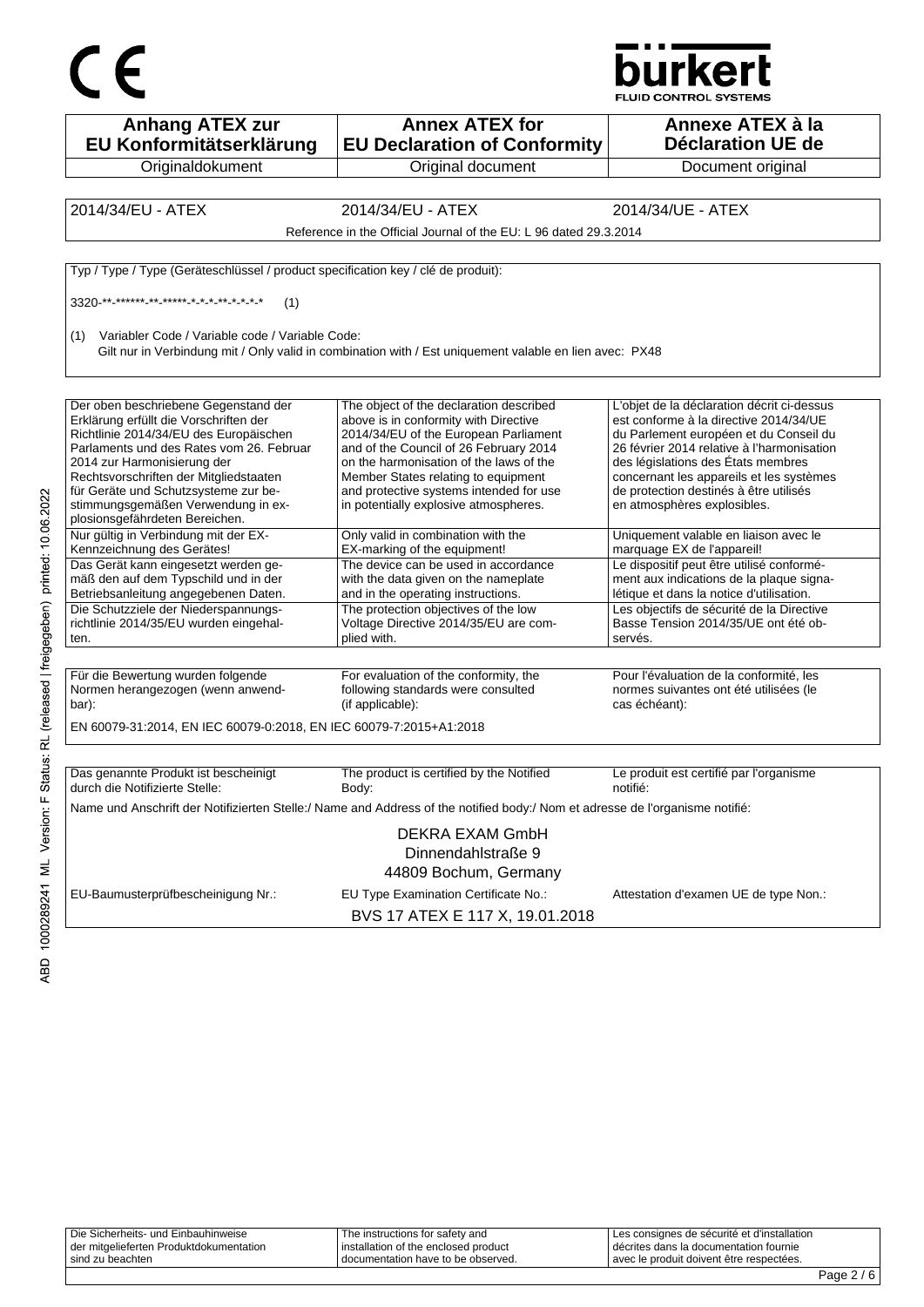# CE

## **burkert**

FLUID CONTROL SYSTEMS

|                                                                                      | <b>Anhang DGRL zur</b><br>EU Konformitätserklärung                                |                                                                                                  | <b>Annex PED for</b><br><b>EU Declaration of Conformity</b>                                |                                                                                                  | Annexe DESP à la<br>Déclaration UE de                                |
|--------------------------------------------------------------------------------------|-----------------------------------------------------------------------------------|--------------------------------------------------------------------------------------------------|--------------------------------------------------------------------------------------------|--------------------------------------------------------------------------------------------------|----------------------------------------------------------------------|
|                                                                                      | Originaldokument                                                                  |                                                                                                  | Original document                                                                          |                                                                                                  | Document original                                                    |
|                                                                                      |                                                                                   |                                                                                                  |                                                                                            |                                                                                                  |                                                                      |
| 2014/68/EU - DGRL                                                                    |                                                                                   | 2014/68/EU - PED                                                                                 |                                                                                            | 2014/68/UE - DESP                                                                                |                                                                      |
|                                                                                      |                                                                                   |                                                                                                  | Reference in the Official Journal of the EU: L 189 dated 27.6.2014                         |                                                                                                  |                                                                      |
|                                                                                      |                                                                                   |                                                                                                  |                                                                                            |                                                                                                  |                                                                      |
| Abweichend zu 2014/68/EU Artikel 1                                                   |                                                                                   | Varying from 2014/68/EU, Article 1 (2)                                                           |                                                                                            | Paragraphe 2 Contrairement à                                                                     |                                                                      |
| Absatz 2 f) werden folgende Angaben                                                  |                                                                                   | (f), the following information shall be                                                          |                                                                                            | 2014/68/UE Article 1, f), les détails sui-                                                       |                                                                      |
| gemacht.                                                                             |                                                                                   | provided.                                                                                        |                                                                                            | vants ont été fournis.                                                                           |                                                                      |
|                                                                                      |                                                                                   |                                                                                                  |                                                                                            |                                                                                                  |                                                                      |
|                                                                                      | Typ / Type / Type (Geräteschlüssel / product specification key / clé de produit): |                                                                                                  |                                                                                            |                                                                                                  |                                                                      |
|                                                                                      |                                                                                   |                                                                                                  |                                                                                            |                                                                                                  |                                                                      |
| 3320-**-******-**-(1)*-*-*-*-*-*-*-*-*                                               |                                                                                   |                                                                                                  |                                                                                            |                                                                                                  |                                                                      |
| (1)                                                                                  | Leitungsanschluss (LTA = DN) / port connection / raccord - category I:            |                                                                                                  |                                                                                            |                                                                                                  |                                                                      |
|                                                                                      |                                                                                   |                                                                                                  | DGRL gilt nur, wenn LTA > DN25 / PED valid only for LTA > DN25 / DESP valide de LTA > DN25 |                                                                                                  |                                                                      |
|                                                                                      |                                                                                   |                                                                                                  |                                                                                            |                                                                                                  |                                                                      |
|                                                                                      |                                                                                   |                                                                                                  |                                                                                            |                                                                                                  |                                                                      |
| Der oben beschriebene Gegenstand der                                                 |                                                                                   | The object of the declaration described                                                          |                                                                                            | L'objet de la déclaration décrit ci-dessus                                                       |                                                                      |
| Erklärung erfüllt die Vorschriften der                                               |                                                                                   | above is in conformity with Directive                                                            |                                                                                            | est conforme à la directive 2014/68/UE                                                           |                                                                      |
| Richtlinie 2014/68/EU des Europäischen<br>Parlaments und des Rates vom 15. Mai       |                                                                                   | 2014/68/EU of the European Parliament<br>and of the Council of 15 May 2014 on                    |                                                                                            | du Parlement européen et du Conseil du<br>15 mai 2014 relative à l'harmonisation                 |                                                                      |
| 2014 zur Harmonisierung der Rechts-                                                  |                                                                                   | the harmonisation of the laws of the                                                             |                                                                                            | des législations des États membres con-                                                          |                                                                      |
| vorschriften der Mitgliedstaaten über die                                            |                                                                                   | Member States relating to the making                                                             |                                                                                            | cernant la mise à disposition sur le mar-                                                        |                                                                      |
| Bereitstellung von Druckgeräten auf<br>dem Markt.                                    |                                                                                   | available on the market of pressure<br>equipment.                                                |                                                                                            | ché des équipements sous pression.                                                               |                                                                      |
|                                                                                      |                                                                                   |                                                                                                  |                                                                                            |                                                                                                  |                                                                      |
| Für die Bewertung wurden folgende                                                    |                                                                                   | For evaluation of the conformity, the                                                            |                                                                                            | Pour l'évaluation de la conformité, les                                                          |                                                                      |
| Normen herangezogen (wenn anwend-                                                    |                                                                                   | following standards were consulted                                                               |                                                                                            | normes suivantes ont été utilisées (le                                                           |                                                                      |
| bar):                                                                                |                                                                                   | (if applicable):                                                                                 |                                                                                            | cas échéant):                                                                                    |                                                                      |
| EN 13480-5:2012+A4:2015                                                              |                                                                                   |                                                                                                  |                                                                                            |                                                                                                  |                                                                      |
|                                                                                      |                                                                                   |                                                                                                  |                                                                                            |                                                                                                  |                                                                      |
|                                                                                      |                                                                                   |                                                                                                  |                                                                                            |                                                                                                  |                                                                      |
|                                                                                      |                                                                                   |                                                                                                  |                                                                                            |                                                                                                  |                                                                      |
| Angewandtes Konformitäts-<br>bewertungsverfahren: Modul A                            |                                                                                   | Applied conformity assessment:<br><b>Module A</b>                                                |                                                                                            | Examen de conformité appliqué:<br>Module A                                                       |                                                                      |
| (Interne Fertigungskontrolle)                                                        |                                                                                   | (Internal production control)                                                                    |                                                                                            | (Vérification interne de la production)                                                          |                                                                      |
| Einteilung nach Artikel 4 und Anhang II:                                             |                                                                                   | Classification acc. to Article 4 and Annex II:                                                   |                                                                                            | Classification de l'article 4 et à l'annexe II:                                                  |                                                                      |
| Fluidklasse 1 (gasförmig oder flüssig),                                              |                                                                                   | Class 1 fluid (gaseous or liquid)                                                                |                                                                                            | Classe 1 de fluide (gazeux ou liquide)<br>Tableau 6, Catégorie I                                 |                                                                      |
| Diagramm 6, Kategorie I<br>Instabile Gase sind ausgeschlossen.                       |                                                                                   | Chart 6, Category I<br>Unstable gases are excluded.                                              |                                                                                            | Gaz instables sont exclus. Pression de                                                           |                                                                      |
| Max. Betriebsdruck PN 10 bar bei DN 100                                              |                                                                                   | Max. working pressure PN 10 bar at DN 100                                                        |                                                                                            | service maximale PN 10 bar pour DN 100                                                           |                                                                      |
|                                                                                      |                                                                                   |                                                                                                  |                                                                                            |                                                                                                  |                                                                      |
| Das Produkt kann unter den folgenden Bedingungen                                     |                                                                                   | The product can be used under the following condi-                                               |                                                                                            | Le produit peut être utilisé dans les conditions sui-                                            |                                                                      |
| verwendet werden (abhängig vom max Druck, dem<br>LTA und dem Medium), ohne Kategorie |                                                                                   | tions (dependent of the maximum operating pressure,<br>the LTA and the medium), without category |                                                                                            | vantes (dépendante de la pression de service maxi-<br>male, la LTA et le milieu), sans catégorie |                                                                      |
| Medium                                                                               | Bedingungen                                                                       | Fluid                                                                                            | Conditions                                                                                 | Fluide                                                                                           | Conditions                                                           |
| Gruppe 1, §4.1.c.i                                                                   | $DN \leq 25$                                                                      | Fluid group 1, §4.1.c.i                                                                          | $DN \leq 25$                                                                               | Fluide groupe 1, §4.1.c.i                                                                        | $DN \leq 25$                                                         |
|                                                                                      | $DN \leq 32$ oder PS*DN $\leq 1000$<br>$DN \le 25$ oder PS*DN $\le 2000$          | Fluid group 2, §4.1.c.i<br>Fluid group 1, §4.1.c.ii                                              | DN $\leq$ 32 or PS*DN $\leq$ 1000<br>DN $\leq$ 25 or PS*DN $\leq$ 2000                     | Fluide groupe 2, §4.1.c.i<br>Fluide groupe 1, §4.1.c.ii                                          | $DN \leq 32$ ou PS*DN $\leq 1000$<br>$DN \le 25$ ou PS*DN $\le 2000$ |
|                                                                                      |                                                                                   |                                                                                                  | DN $\leq$ 200 or PS*DN $\leq$ 5000                                                         | Fluide groupe 2, §4.1.c.ii                                                                       | $DN \le 200$ ou PS*DN $\le 5000$                                     |
| Gruppe 2, §4.1.c.i<br>Gruppe 1, §4.1.c.ii<br>Gruppe 2, §4.1.c.ii                     | $DN \le 200$ oder PS*DN $\le 5000$                                                | Fluid group 2, §4.1.c.ii                                                                         |                                                                                            |                                                                                                  |                                                                      |

ABD 1000289241 ML Version: F Status: RL (released | freigegeben) printed: 10.06.2022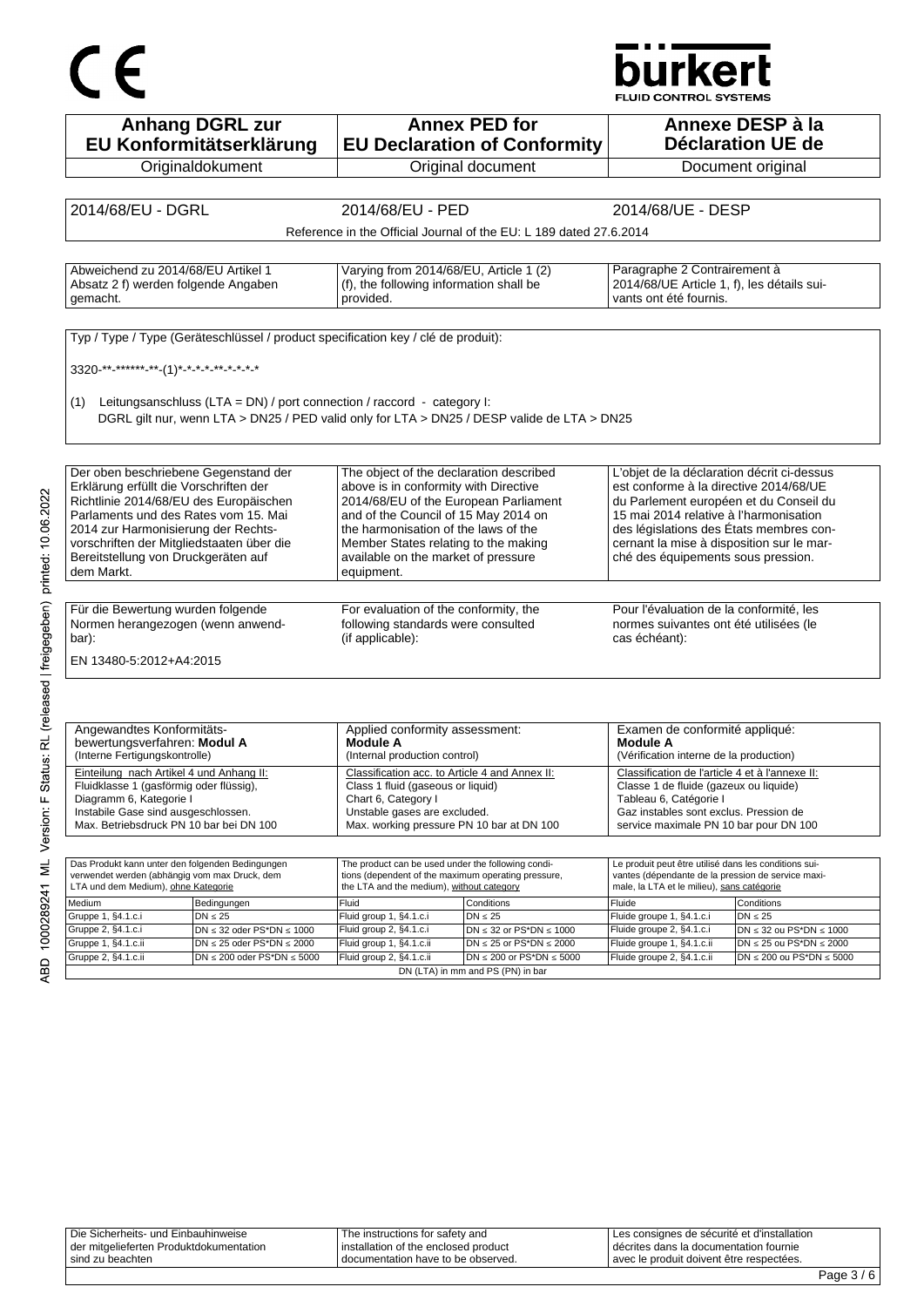

**Anhang EMV zur EU Konformitätserklärung Originaldokument Annex EMC for EU Declaration of Conformity** Original document **Annexe CEM à la Déclaration UE de**  Document original 2014/30/EU - EMV 2014/30/EU - EMC 2014/30/UE - CEM Reference in the Official Journal of the EU: L 96 dated 29.3.2014 Typ / Type / Type (Geräteschlüssel / product specification key / clé de produit):  $3320$ -\*\*-\*\*\*\*\*<sub>-</sub>\*\*-\*\*\*\*-(1)-\*-(2)-(3)-(4)-(5)-\*-(6)  $(1)$  NRS = 0, E  $(2)$  VSP = E  $(3)$  EAN = KD, MP (4)  $BED = I$ (5) IO = G, K (6) KOMM = G, E, M, N, Z Der oben beschriebene Gegenstand der Erklärung erfüllt die Vorschriften der Richtlinie 2014/30/EU des Europäischen Parlaments und des Rates vom 26. Februar 2014 zur Harmonisierung der Rechtsvorschriften der Mitgliedsstaaten über die elektromagnetische Verträglichkeit. The object of the declaration described above is in conformity with Directive 2014/30/EU of the European Parliament and of the Council of 26 February 2014 on the harmonisation of the laws of the Member States relating to electromagnetic compatibility. L'objet de la déclaration décrit ci-dessus est conforme à la directive 2014/30/UE du Parlement européen et du Conseil du 26 février 2014 relative à l'harmonisation des législations des États membres concernant la compatibilité électromagnétique. Für die Bewertung wurden folgende Normen herangezogen (wenn anwendbar): For evaluation of the conformity, the following standards were consulted (if applicable): Pour l'évaluation de la conformité, les normes suivantes ont été utilisées (le cas échéant): EN 61000-6-2:2019

| sind zu beachten                        | documentation have to be observed.     | Lavec le produit doivent être respectées.     |  |
|-----------------------------------------|----------------------------------------|-----------------------------------------------|--|
| der mitgelieferten Produktdokumentation | I installation of the enclosed product | I décrites dans la documentation fournie      |  |
| Die Sicherheits- und Einbauhinweise     | The instructions for safety and        | I Les consignes de sécurité et d'installation |  |
|                                         |                                        |                                               |  |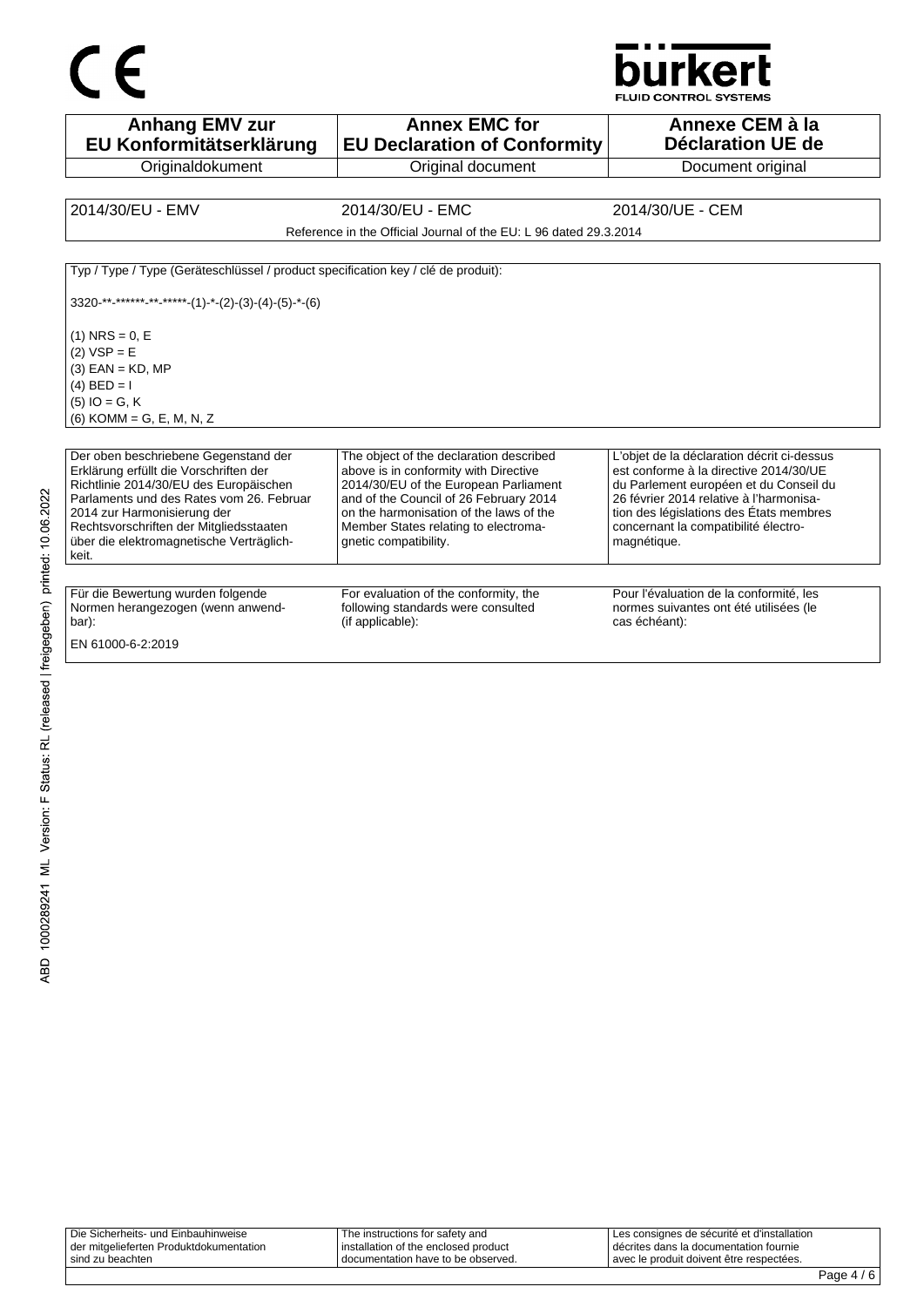# CE

## **burkert**

**FLUID CONTROL SYSTEMS** 

| <b>Anhang ROHS zur</b><br>EU Konformitätserklärung                                                                                                                                                                                                                                                                                                     | <b>Annex ROHS for</b><br><b>EU Declaration of Conformity</b>                                                                                                                                                                                                                                                                                                    | Annexe ROHS à la<br>Déclaration UE de                                                                                                                                                                                                                                                                                                                                                                         |
|--------------------------------------------------------------------------------------------------------------------------------------------------------------------------------------------------------------------------------------------------------------------------------------------------------------------------------------------------------|-----------------------------------------------------------------------------------------------------------------------------------------------------------------------------------------------------------------------------------------------------------------------------------------------------------------------------------------------------------------|---------------------------------------------------------------------------------------------------------------------------------------------------------------------------------------------------------------------------------------------------------------------------------------------------------------------------------------------------------------------------------------------------------------|
| Originaldokument                                                                                                                                                                                                                                                                                                                                       | Original document                                                                                                                                                                                                                                                                                                                                               | Document original                                                                                                                                                                                                                                                                                                                                                                                             |
|                                                                                                                                                                                                                                                                                                                                                        |                                                                                                                                                                                                                                                                                                                                                                 |                                                                                                                                                                                                                                                                                                                                                                                                               |
| 2011/65/EU - ROHS                                                                                                                                                                                                                                                                                                                                      | 2011/65/EU - ROHS                                                                                                                                                                                                                                                                                                                                               | 2011/65/UE - ROHS                                                                                                                                                                                                                                                                                                                                                                                             |
|                                                                                                                                                                                                                                                                                                                                                        | Reference in the Official Journal of the EU: L 174 dated 07.11.2011                                                                                                                                                                                                                                                                                             |                                                                                                                                                                                                                                                                                                                                                                                                               |
| 2017/2102/EU                                                                                                                                                                                                                                                                                                                                           | Reference in the Official Journal of the EU: L 305 dated 21.11.2017                                                                                                                                                                                                                                                                                             |                                                                                                                                                                                                                                                                                                                                                                                                               |
| 2015/863/EU                                                                                                                                                                                                                                                                                                                                            | Reference in the Official Journal of the EU: L 137 dated 04.06.2015                                                                                                                                                                                                                                                                                             |                                                                                                                                                                                                                                                                                                                                                                                                               |
| $3320$ ** ****** ** ***** * * * * * * * * *                                                                                                                                                                                                                                                                                                            |                                                                                                                                                                                                                                                                                                                                                                 |                                                                                                                                                                                                                                                                                                                                                                                                               |
| Das oben beschriebene Produkt erfüllt<br>die Vorschriften der Richtlinie<br>2011/65/EU und deren Ergänzungen<br>2017/2102/EU und 2015/863/EU.<br>Das Produkt erfüllt die Anforderungen<br>zur Beschränkung der Verwendung<br>bestimmter gefährlicher Stoffe in<br>Elektro- und Elektronikgeräten (Liste der<br>beschränkten Stoffe siehe Richtlinien). | The product described above complies<br>with the provisions of Directive<br>2011/65/EU and its amendments<br>2017/2102/EU and 2015/863/EU<br>The product complies with the<br>requirements on the restriction of the<br>use of certain hazardous substances in<br>electrical and electronic equipment (for<br>list of restricted substances see<br>Directives). | Le produit décrit ci-dessus est conforme<br>aux dispositions de la directive<br>2011/65/UE et de ses amendements<br>2017/2102/UE et 2015/863/UE.<br>Le produit est conforme aux exigences<br>relatives à la limitation de l'utilisation de<br>certaines substances dangereuses dans<br>les équipements électriques et<br>électroniques (pour la liste des<br>substances restreintes, voir les<br>Directives). |
| Für die Bewertung wurden folgende<br>Normen herangezogen (wenn anwend-<br>bar):<br>EN IEC 63000:2019-05                                                                                                                                                                                                                                                | For evaluation of the conformity, the<br>following standards were consulted<br>(if applicable):                                                                                                                                                                                                                                                                 | Pour l'évaluation de la conformité, les<br>normes suivantes ont été utilisées (le<br>cas échéant):                                                                                                                                                                                                                                                                                                            |

Die Sicherheits- und Einbauhinweise der mitgelieferten Produktdokumentation sind zu beachten The instructions for safety and installation of the enclosed product documentation have to be observed. Les consignes de sécurité et d'installation décrites dans la documentation fournie avec le produit doivent être respectées.